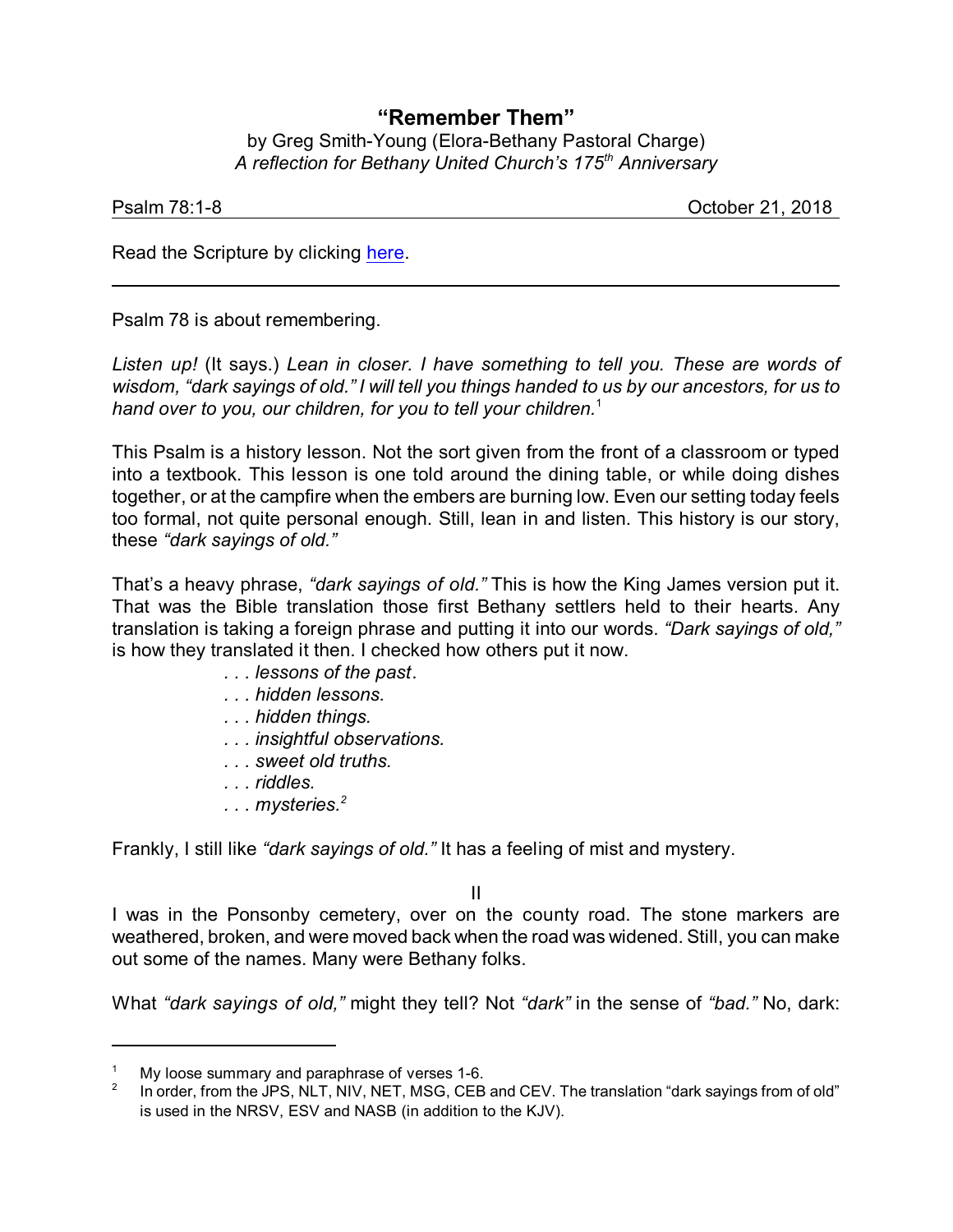heavy, thick, hard to see-through, yet rich and full. What *"dark sayings of old"* would you want them to tell?

Would they be of homes and families left far behind forever? Why did they come from there to this land? What stories would they tell?

Would they be of forests cleared, land broken, cabins raised and barns built? Many were new to farming, period. Let alone farming here. None of them knew winters like ours. What stories would they tell?

Would they be of birthing and raising children, and sometimes burying them? Whatever healthcare existed anywhere then, these folks were far from it. What stories would they tell?

Standing in the cemetery, I thought of this land, new to them, which became their place of ending and beginning. I saw the same sun break through the trees, as it has every day before and since. The ice melting on Cox Creek. The bushes swelling with berries. The fields coming alive. And I wondered at their excitement as the next newcomer-family was seen with surprise, cresting the hill and coming down the trail where, today, cars scream by far too fast. Newcomers who would become neighbours, at Bethany.

What would they say of their faith?

Would they be like us, often reluctant to share our deepest hearts? No, being Methodists of the frontier variety, evangelicals in the truest sense of the word, my hunch is those Bethany pioneers would have been very fine with telling their testimonies of God. They would have been exuberant in singing hymns, including those new-to-them ones like "Amazing Grace."<sup>3</sup>

If they could slip in to share in worship with us today . . . I imagine they'd marvel at the furnace, lights, elevator, even this building itself. I wonder if they'd find these pews more comfortable than we do. What would be familiar to them? What would be strange? What would bother them? What would encourage them?

Would they be surprised that, so many years later, we are still here? And remembering them?

III

We are remembering them with Psalm 78 and its "dark sayings of old."

We did not hear the whole thing; it's 72 verses long! I simply read the first part, the

<sup>&</sup>lt;sup>3</sup> https://en.wikipedia.org/wiki/Amazing Grace#Dissemination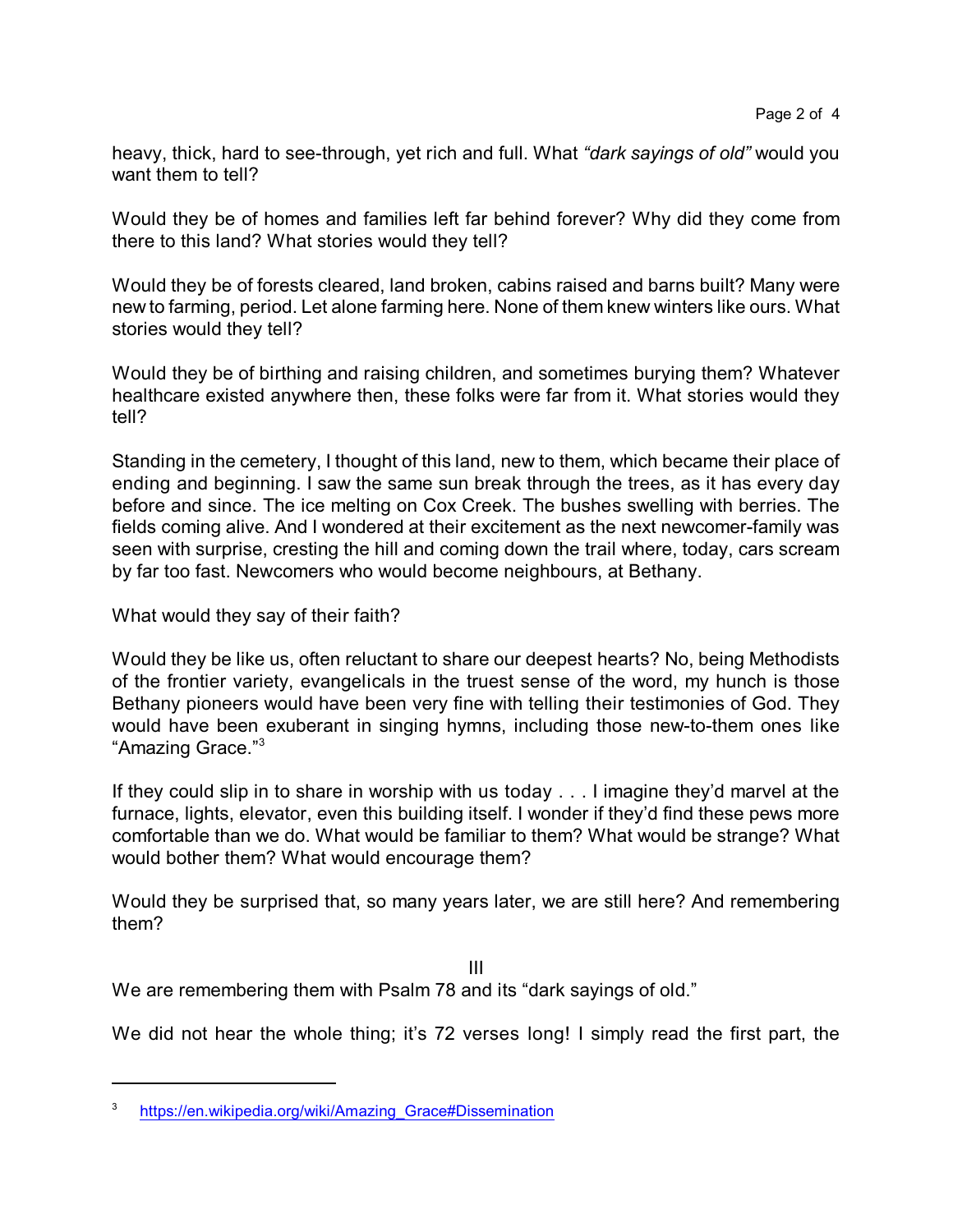introduction. It was enough, though, to give us the flavour.

It's not what you would first think of for an anniversary. If you were to read on, you would see that when it talks about the ancestors, it basically remembers how they messed up. They tested God. They rebelled against God. They lied about God. They forgot God. They did not keep faith with God. Time and again . . . this is what God's People did. The Psalm remembers that. It might sound familiar to us. It's what God's people do. Although these are not the sort of stories that get passed on — they are not flattering — I imagine our Bethany ancestors had their share of them too. After all, they were not *that* much different from us.

That's why a church anniversary should not be for nostalgia. "Remember the good ol' days!" We might imagine it as a simpler time, when things were less chaotic and uncertain, and not so much change. Maybe. We might imagine memories that warm us and stories that stir us, but those never tell the whole story. Not when it comes to telling stories about real people and real churches. The problem with "the good ol' days," is that we are pretty much remembering only the "good" about the "ol' days."

Psalm 78 does not do that. Nor, however, is the point of the Psalm to remember the bad things.

No, what the Psalm lifts up . . . what stands out . . . "the dark sayings of old" . . . the mystery . . . the thing the ancestors wanted us to recall and remember about them . . . is what God was doing in those days.

Look at what God was doing, both when we were faithful and when we were false.

Sometimes, God was testing us. Always, God was rescuing us.

Sometimes, God seemed to be leaving us. Always, God was leading us.

Sometimes, God seemed to be giving up on us. Always, God was forgiving us.

This is the story of God's People. This is the story in the Psalm. This is the story of Bethany.

 $IV$ 

Why remember them, and all those who've come since in the Bethany story?

For nostalgia? No, that is rarely helpful.

Do we remember because some important things have been forgotten? Certainly. In the history of God's People, reform and revitalization has often come about when people regained and revived something important from the past. Those who have gone before us